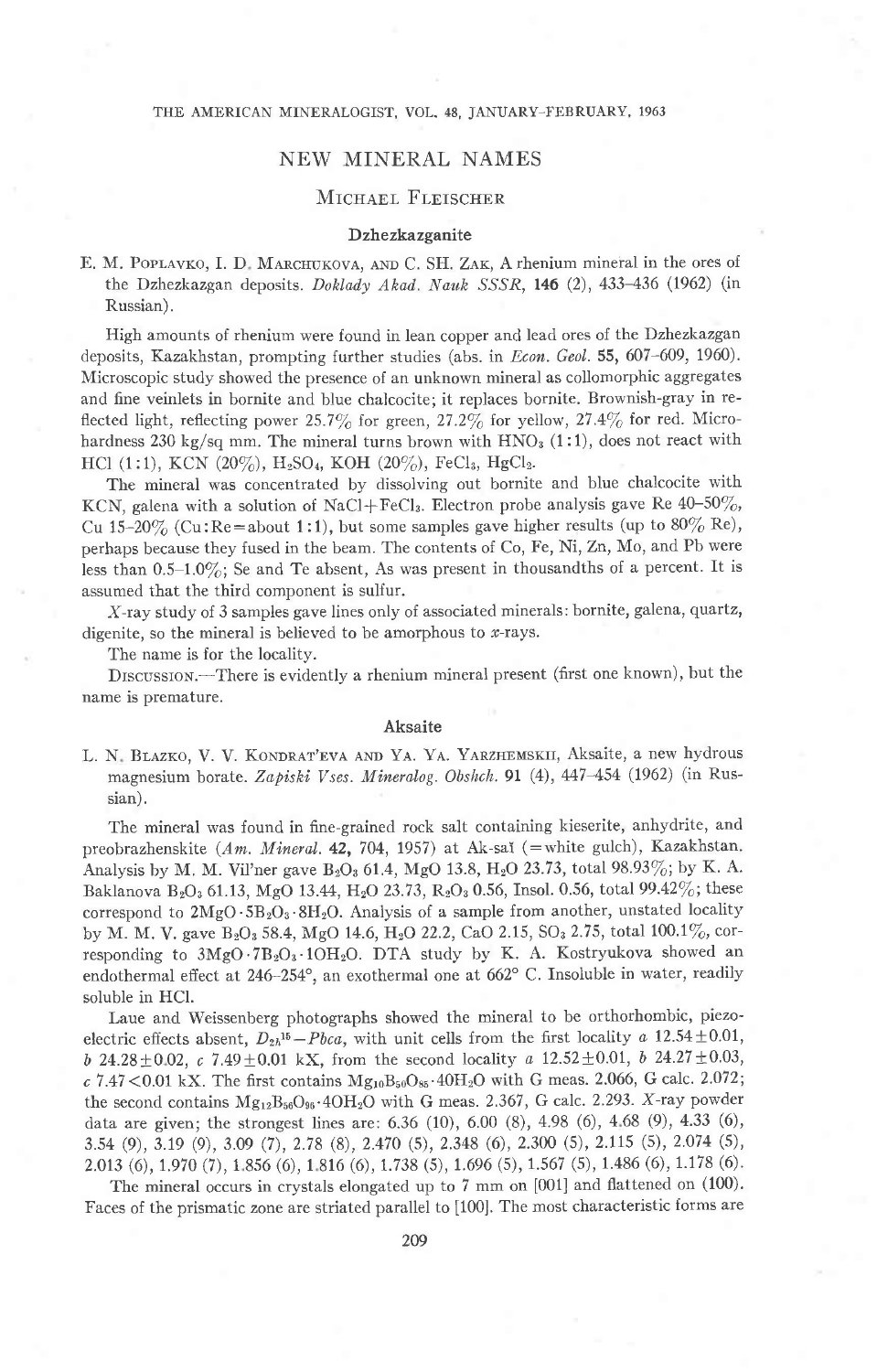{100}, [010] and {021}; faces of {001} are rare. There are probably cleavages on (100) and (010). Light-gray, colorless in small crystals. H about 2.5. Optically biaxial, negative,  $\alpha$  1.473,  $\beta$  1.508,  $\gamma$  1.528 (all  $\pm$ 0.001), 2V 88°, Z=b, X=a, elongation negative.

The name is for the locality.

DISCUSSION.--Appears to be a valid mineral, but the data on composition and density are unsatisfactory, perhaps indicating that the samples contained preobrazhenskite. Miss Mary E. Mrose has kindly called my attention to a paper by Lehmann and Papenfuss, Zeit. anorg. Chem. 301, 228-232 (1959). These authors describe the synthesis of  $MgO \cdot 3B_2O_3 \cdot 5H_2O$  and give x-ray powder data which agree fairly well with those for aksaite except that they give two strong lines of higher d spacing not given for aksaite and that their pattern includes lines of  $MgO·3B<sub>2</sub>O<sub>3</sub>·7.5 H<sub>2</sub>O$ . They found G 1.88. Using the unit cell given for aksaite and the formula  $MgB_6O_{10} \cdot 5H_2O$ , the unit cell contains  $Mg_8B_{48}O_{80}$  40 H<sub>2</sub>O and the calculated G is 1.96. It seems probable that this is the true composition of aksaite.

### Zavaritskite

E. I. DOLOMANOVA, V. M. SENDEROVA AND M. T. YANCHENKO, Zavaritskite (BiOF), a new mineral of the oxyfluoride group. *Doklady Akad. Nauk SSSSR*, 146 (3), 680-682 (1962) (in Russian).

Samples of bismuthinite crystals collected by K. A. Nenadkevich from the Sherlova Gory deposits, E. Transbaikal, and obtained from the Mineralogical Museum, Academy of Sciences, U.S.S.R., were found to be pseudomorphs of bismutite and an unknown gray mineral after bismuthinite. The gray mineral had semi-metallic to greasy luster, translucent in very thin layers. Cleavage and hardness could not be determined. Under the microscope it is colorless, weakly birefringent, n  $2.213 \pm 0.005$ .

Analysis (by V.M.S.) of material containing a little bismutite and bismuthinite gave  $Bi_2O_3$  94.91,  $H_2O \pm 0.51$ , S 0.50, F 4.33, CO<sub>2</sub> 1.84, Pb, Cu Cl not found, R<sub>2</sub>O<sub>3</sub>, CaO, SiO<sub>2</sub> trace, sum  $102.11-(O-F_2, O=S)$   $2.07=100.04\%$ . After deducting bismuthinite and bismutite, this corresponds to BiOF.

X-ray powder data (by M.T.Y.) are given. The strongest lines are, in A., 3.18 (8)(011), 3.09 (5)(002), 2.63 (5)(110), 2.0r (6)(112),1.614 (8, broad, diffuse)(113),1.478 (5)(122), 1.438 (7)(014), 1.305 (7)(213), 1.248 (6)(00s), r.223 (8, broad)(301), 1.185 (7)(130), 1.141 (9)(124), 1.126 (8)(115), 1.108 (9)(223), 1.070 (7)(033), 1.037 (9)(006), 1.028, 1.025  $(10, \text{ broad}, \text{doublet})$  $(133), 0.998$  $(10)(224)$ . These data, except for the high intensities of the low-spacings, agree well with the data of Aurivillius,  $Arkiv$  Kemi, Mineral, 26B(2) (1948) for synthetic BiOF. They are indexed on the space group he found,  $D^7_{4h}P_4/mm$ . From the powder data, a 3.75, c 6.23, both  $\pm 0.01$  Å, Z=2. G calc. 9.21, meas. 8.34, 7.88; measured by Aurivillius on synthetic, 9.0. The low values are explained as due to the fine-grained nature.

The mineral occurs in quartz-topaz-siderophyllite greisens.

The name is after Aleksandr Nikolaevich Zavaritskii, Russian petrographer.

## Bearsite

E. V. KOPCHENOVA AND G. A. SIDORENKO, Bearsite, the arsenic analogue of moraesite. Zapiski Vses Mineralog. Obshch. 91, 442-446 (1962) (in Russian).

Microchemical analysis by L. I. Polupanova gave  $As<sub>2</sub>O<sub>5</sub>$  more than 25.5, BeO 16.75, Al<sub>2</sub>O<sub>3</sub> 6.06, Fe<sub>2</sub>O<sub>3</sub> 1.08, CaO 1.40, MgO 0.61, SiO<sub>2</sub> 1.64, H<sub>2</sub>O more than 29.0%. Material was insufficient for a complete analysis. Spectrographic analysis showed also  $0.0\mathrm{n}\%$  Mn,  $0.00n\%$  Ti. From the crystallographic similarity to moraesite, the formula is probably  $Be<sub>2</sub>(AsO<sub>4</sub>)(OH) \cdot 4H<sub>2</sub>O.$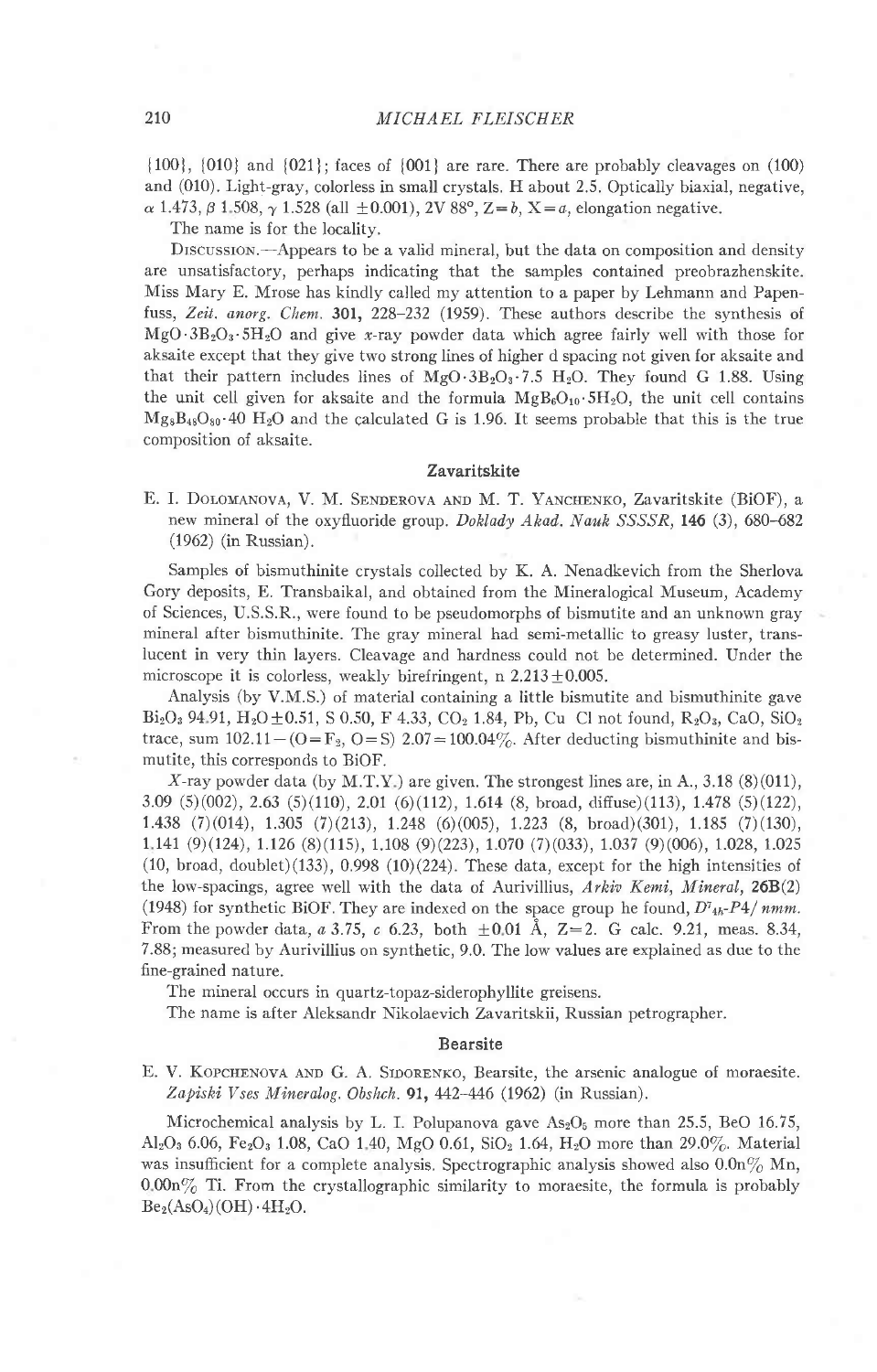The mineral occurs as fine incrustations and tangled white fibrous aggregates oi crystals tenths to hundredths of a millimeter in size. Electron microscope photographs show them to be prismatic with longitudinal striations. G meas. above 1.8, lower than 2.0; G calc. 2.199. Optically biaxial (-),  $\alpha$  1.490  $\pm$ 0.001,  $\beta$  close to  $\gamma$ ,  $\gamma$  1.502  $\pm$ 0.001, c:  $\gamma$ =8-10°.

The x-ray powder pattern (49 lines) is nearly identical with that of moraesite  $(Am,$ Mineral. 38, 1126-1133, 1953); the strongest lines are 6.95 (10), 3.31 (8), 4.23 (6), 3.02 (6), 2.88 (5), 2.145 (5), 1.956 (5), 1.889 (5), 1.776 (5). From these, the unit cell is  $\alpha$  8.55, *b* 36.90,  $\epsilon$  7.13,  $\beta$  97°49′  $\pm$ 0.30′, Z=12

The mineral occurs in the zone of oxidation of a polymetallic deposit in Kazakhstan, in which the hypogene ore contains arsenopyrite, molybdenite and galena, with lesser pyrite, sphalerite, realgar, and orpiment and a little pitchblende. The ores are associated with felsite porphyry containing beryl. Bearsite occurs at a depth of 15 m. coating pharmacosiderite and arseniosiderite. Other arsenates present include scorodite-mansfieldite, conichalcite, tyrolite, sodium uranospinite and metazeunerite. The exact locality is not given, as usual for deposits containing uranium.

The name is for the composition; this is the first known beryliium arsenate.

DISCUSSION.---Despite the lack of complete data, the  $x$ -ray data appear to define the composition.

### Fenghuangite

PENG, CHI-JUI AND LIU, YUAN-LUNG, Fenghuangite, a new apatite-like mineral of cerium earths and thorium. Scientia Sinica, 11 (5), 677-686 (1962) (in English).

A preliminary report was abstracted in Am. Mineral.  $45,754-755$  (1960). Additional data are given. Analysis by Chung Chih-Cheng gave  $SiO<sub>2</sub> 13.76$ ,  $P<sub>2</sub>O<sub>5</sub> 6.32$ ,  $CO<sub>2</sub> 2.62$ , Al<sub>2</sub>O<sub>3</sub> 1.36, Fe<sub>2</sub>O<sub>3</sub> 0.31, ThO<sub>2</sub> 19.64, CeO<sub>2</sub> 12.98, Ce<sub>2</sub>O<sub>3</sub> 20.07, Y<sub>2</sub>O<sub>3</sub> 0.66, U<sub>3</sub>O<sub>8</sub> 0.40, CaO 10.43, MgO 0.08, SrO 0.50, PbO 0.10, Na<sub>2</sub>O 0.25, H<sub>2</sub>O<sup>-</sup> 4.82, H<sub>2</sub>O<sup>+</sup> 5.49, sum 99.79% (given as 99.97). Spectrographic analysis also showed Ti, Ba 0.03, Yb, B 0.003%. After deducting 0.31% Fe<sub>2</sub>O<sub>3</sub> as hematite and 0.25% Na<sub>2</sub>O, 0.41% Al<sub>2</sub>O<sub>3</sub>, and 0.48% SiO<sub>2</sub> as nepheline, and neglecting the  $H_2O^-$ , this corresponds to  $(Ca_{2*15}Ce_{1*80}Th_0.75)_{4*8}$  $[(Si<sub>1.8</sub>P<sub>0.72</sub>C<sub>0.48</sub>)<sub>3.0</sub>O<sub>4</sub>](OH) \cdot 2.5H<sub>2</sub>O$  (apatite type). The mineral dissolves slowly in cold dilute HCl, readily in concentrated HCl,  $HNO<sub>3</sub>$ , and  $H<sub>2</sub>SO<sub>4</sub>$ .

Amorphous to x-rays. After being heated at  $800-1050^\circ$  it gives an apatite-like pattern with strongest lines 3.13 (10), 2.80 (10), 1.851 (5), 1.789 (5), 1.628 (5), corresponding to  $a$  $9.58 \pm 0.01$ , Å  $7.01 \pm 0.03$  c. G meas. 3.327, calc. 5.12.

The mineral occurs in urtite dikes in a biotite foyaite, part of an alkalic igneous complex intruded into cambrian limestone. Associated minerals are nepheline, melanite, aegirine, orthoclase and sphene. The locality is not given, except for the statement that the mineral is named for the locality.

DrscussroN.-The authors call attention to the similarity to britholite, but consider their mineral to be different because of its high Th, the presence of  $CO<sub>2</sub>$ , and the lack of F. Although the thorium content is higher than previously reported for britholite (max. ThO<sub>2</sub> 9.77%), it is still subordinate to Ca and Ce, and the name is an unnecessary one for thorian britholite.

## Gugiaite

CHI-JUI PENG, RUNG-LUNG TSAO AND ZU-RUNG ZOU, Gugiaite, Ca2BeSi2O7, a new beryllium mineral and its relation to the melilite group. Scientia Sinica, 11, 977-988 (1962) (in English).

Two analyses by Lan-Chuan Chang and Feng-liang Chiang gave resp.,  $SiO<sub>2</sub>$  45.26, 44.90; Al<sub>2</sub>O<sub>3</sub> 1.08, 2.17; Fe<sub>2</sub>O<sub>3</sub> 0.03, 0.11; BeO 8.89, 9.49; MgO 0.39, 0.38; MnO 0.11, 0.07;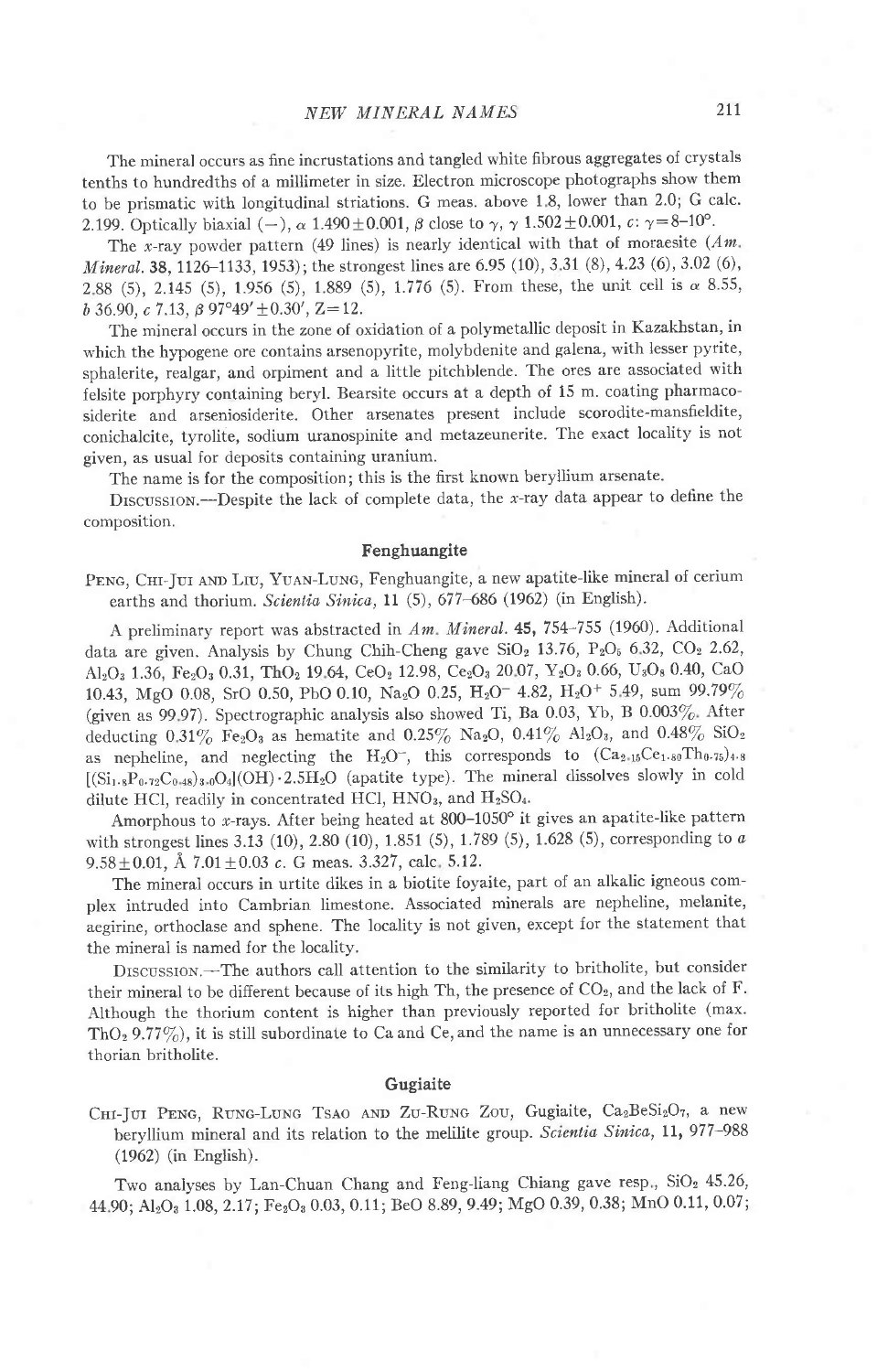CaO 42.94, 40.09; Na<sub>2</sub>O n.d., 0.72; K<sub>2</sub>O n.d., 0.20; H<sub>2</sub>O<sup>-</sup> 0.02, 0.36, H<sub>2</sub>O<sup>+</sup> 0.40, 0.90; F n.d., 0.25, Cl 0.73, 0.18; P<sub>2</sub>O<sub>5</sub> n.d., 0.08; TiO<sub>2</sub> 0.02, trace; (Zr, Hf)O<sub>2</sub> 0.45, n.d., sum 100.32, 99.94,  $-(O=F_2, Cl_2)$  0.17, 0.15=100.15, 99.79%. These correspond to  $(Ca, Na)_2Be(Si, Al)_2(O, OH)_7$ . The mineral is dissolved by hot 1:1 HCl, HNO<sub>3</sub>, or H<sub>2</sub>SO<sub>4</sub> with separation of some gelatinous silica.

The mineral occurs as thin tetragonal tablets with prominent base c {001}, and other forms  $\epsilon$  {011}, p {111}, and narrow faces of m {110}. Rotation and Weissenberg photographs show it to be tetragonal, space group  $P\overline{42}$ , m, with a 7.48  $\pm$  0.02, c 5.044  $\pm$  0.003 Å,  $c/a=0.6743$ . The crystals are strongly piezoelectric. Indexed x-ray powder data (37 lines) are given; the strongest lines are 2.765 (10), 1.709 (7), 1.485 (7).

Gugiaite is colorless and transparent, luster vitreous. Cleavages [010] perfect, {001} distinct,  $\{110\}$  poor, fracture irregular. H about 5, G 3.034, calc. from x-ray data 3.03. Optically uniaxial  $(+)$ ,  $\omega$  1.664,  $\epsilon$  1.672, both  $\pm 0.001$ .

The mineral occurs near the village of Gugia in skarn rocks, as tablets mostly 2-3 mm. across and 0.3-0.5 mm. thick in cavities and disseminated in melanite. Other minerals present are orthoclase, vesuvianite, aegirine, sphene, apatite and prehnite.

The name is for the locality.

DISCUSSION.-The authors point out that this is a member of the melilite group close to meliphanite,  $(Ca, Na)_2$  Be  $(Si, Al)_2(O, F)_2$ , differing in containing much less Na and F. Since the analyses of meliphanite show a considerable range, but always with  $Ca > Na$ , it would seem simpler to extend this name to this near end-member; this would make the new name unnecessary.

## Beta-alumohydrocalcite

ANTONI MORAWIECKI, B-alumohydrokalcyt z Nowej Rudy na Dolnym Slasku. Przeglad Geol. 9 (7), 382 (1961) (in Polish).

Analysis of an air-dried fibrous minerai occurring in fissures of Carboniferous shales gave Al<sub>2</sub>O<sub>3</sub> 28.87, Fe<sub>2</sub>O<sub>3</sub> none, Cr<sub>2</sub>O<sub>3</sub> 0.37, V<sub>2</sub>O<sub>3</sub> 0.06, TiO<sub>2</sub> 0.01, MgO, MnO none, FeO 0.16, CaO 17.42, Na<sub>2</sub>O 0.01, CO<sub>2</sub> 26.28, H<sub>2</sub>O<sup>+</sup> 25.78, insol. in HCl 1.20, SiO<sub>2</sub> 0.06, sum  $100.22\%$ , corresponding to  $CaAl_2(CO_3)_2(OH)_4 \cdot 3H_2O$ . H 3.5, G 2.218-2.45. DTA showed a strong endothermal effect at 200-350° with peak at 270°, and a small endothermal effect at 800-900°. The ns are 1.553 and 1.567, elongation positive, symmetry from the optical properties orthorhombic. This corresponds closely to alumohydrocalcite (Dana's System, 7th Ed.,2, 280) except in being orthorhombic.

DISCUSSION.--Requires verification by  $x$ -ray study.

## Fabianite

- H. GAERTNER, K.-L. ROESE AND R. K. KÜHN, Fabianit= $CaB<sub>3</sub>O<sub>5</sub>(OH)$ , ein neues Mineral.  $N$ aturwissenschaften, 49, 230 (1962).
- R. KÜHN, K.-L. ROESE AND H. GAERTNER, Fabianit CaB<sub>3</sub>O<sub>5</sub>(OH), ein neues Mineral. Kali u. Steinsalz, 3, 285-290 (1962).

Analysis of separated crystal fragments gives CaO 32.1,  $B_2O_3$  57.9,  $H_2O$  5.2,  $SO_3$ 2.2,  $Fe<sub>2</sub>O<sub>3</sub>$  0.6, sum 98.0%. After deducting some CaSO<sub>4</sub> and  $Fe<sub>2</sub>O<sub>3</sub>$  this corresponds to  $2CaO·3B<sub>2</sub>O<sub>3</sub>·H<sub>2</sub>O$  or to  $CaB<sub>3</sub>O<sub>6</sub>(OH)$ . The mineral is nearly insoluble in water, soluble in  $HCl$  and  $HNO<sub>3</sub>$ .

Good crystals, 0.3-25 mm in size. Goniometric measurements show monoclinic symmetry with axial ratio  $a:b:c=0.7960:1:0.6261$ ,  $\beta=113^{\circ}10'$ ; habit prismatic, forms (001), (100), (120), (110), (320), (011), (021). Colorless, brownish-yellow fluorescence. Cleavage (011). H 6. G 2.796. Optically biaxial, (-), with  $\alpha$  1.608,  $\beta$  1.637,  $\gamma$  1.650, 2V 65°. Dispersion v>r, very low, Y=b, Z=a, X $\wedge$ c 23.3°. X-ray powder data are given, the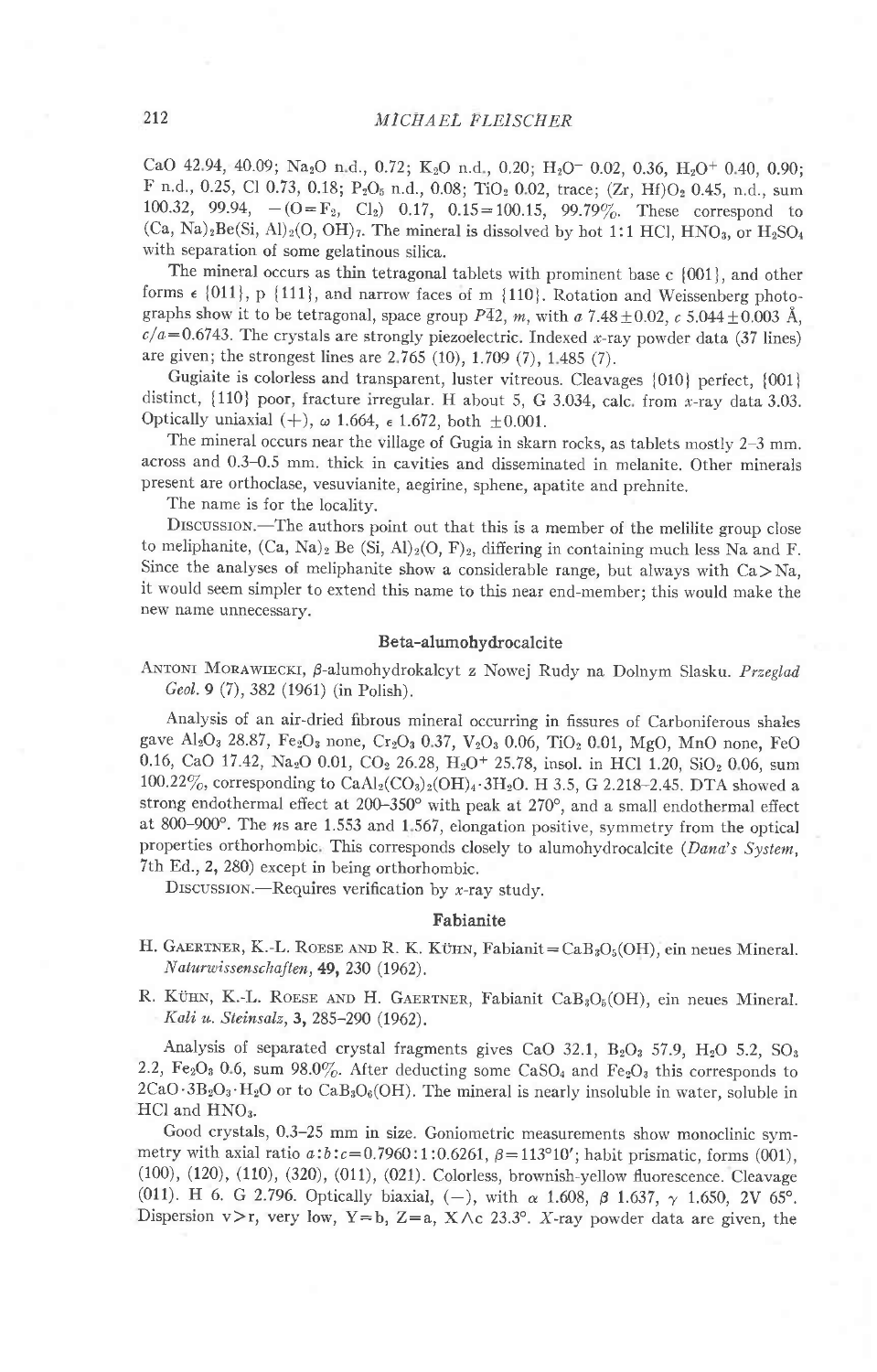strongest lines are 3.27(10), 2.075(7), 2.026(7), 3.97(4), 3.04(4), 2.926(4), 2.149(4), 2.020(4), 1.944(4). Fabianite is not isotypic with synthetic  $CaB_3O_6(OH)$  (see Acta Cryst. 15, 207, 1962). No single crystal x-ray-data are given.

Occurs in a rocksalt drill core at Rehden near Diepholz, Germany, associated with halite, anhydrite, howlite and szaibelyite.

The name is for Hans-Joachim Fabian, geologist, Wintershall AG., Erdölwerke Niedersachsen.

### HUGO STRUNZ

# 'Wenkite

J. PAPAGEORGAKIS. Wenkit, ein neues Mineral. Schweiz. mineral. petrogr. Mitt. 42, 269-274 (1962).

Analysis by H. Schwander on purified powder gave  $SiO<sub>2</sub> 31.0$ ,  $Al<sub>2</sub>O<sub>3</sub> 19.8$ , CaO 10.0, SrO 0.8, BaO 27.6, Na<sub>2</sub>O 0.6, K<sub>2</sub>O 0.7, H<sub>2</sub>O 2.3, SO<sub>3</sub> 6.7, Cl trace, sum 99.5%. This corresponds to the slightly simplified formula  $(OH)_5(SO_4)_2Ba_{4.5}Ca_{4.5}Al_9Si_12O_{42}$  or  $3x(Ba, Ca)_{3}[(OH, \frac{1}{2}SO_4)_{3}]$  Al<sub>3</sub>Si<sub>4</sub>O<sub>14</sub>].

The new mineral occurs in light gray prismatic crystals, up to 5 cm in length. Hex\_ agonal with a 13.528, c 7.471 Å,  $c/a$  0.5523, probable space group  $D<sup>1</sup>_{6h}P6/mmm$ . Optically uniaxial (-), in some cases anomalously biaxial, 2V up to 10°,  $\epsilon$  1.589,  $\omega$  1.595. H 6. G 3.13. Prismatic cleavage very poor. x-ray powder data are lacking, but some relation to cancrinite is mentioned.

occurs between barite layers and calc-silicate rock as product of strong metamorphism in the marbles of Candoglia, northern Italy.

The name is for Professor E. Wenk, University of Basel, Switzerland.

Some of the above mentioned data have already been published as belonging to an unnamed new mineral (see Am. Mineral. 45, 255, 1960).

DISCUSSION.--A recalculation of the formula gives 53.3 oxygen in the unit cell, on the basis of 54 oxygen: (Ba, K)<sub>4</sub>,<sub>5</sub>(Ca, Na<sub>4,5</sub>)[(OH<sub>4</sub><sup>1</sup><sub>2</sub>(SO<sub>4</sub>)<sub>2</sub>| Al<sub>9</sub>Si<sub>12</sub>O<sub>42</sub>].

#### HUGO STRUNZ

## Sudoite

W. V. ENGELHARDT, GERM. MÜLLER AND H. KROMER. Diotaedrischer Chlorit ("Sudoit") in Sedimenten des Mittleren Keupers von Plochingen (Württ.). Naturwissenschaften, 49, 205-206 (1962).

A mixture of a new non-expanding clay mineral with an irregularly interstratified clay mineral from the Knollenmergel-Keuper at Lützelbach near Plochingen was investigated.

From  $d_{001} = 14.23$  Å it was determined to be a chlorite, and from the position of the 060 reflection, giving  $b = 8.94 - 9.02$  Å, and from the strong intensity of the 003 reflection, it was determined to be a dioctahedral chlorite. From an unpublished analysis of this mixture and from the position of the 001 reflection, the authors give the formula

$$
\left\{\begin{matrix}(\text{Al, Fe}^{3+},\, \text{Mg, Fe}^{2+})_{\text{X}}[(\text{OH})_{2}\,|\,\, \text{Al}_{1.1}\text{Si}_{2.9}\text{O}_{10}]\,\\(\text{Al, Fe}^{3+},\, \text{Mg, Fe}^{2+})(\text{OH})_{6}\end{matrix}\right\}
$$

with X and Y between 2 and 2 5.

This mineral forrns a series with an unnamed dioctahedral phyllosilicate of the chlorite group, published by G. Müller, Neues Jahrb. Min., Monatsh. 1961, 112-120:

$$
\left\{\!\!\! \begin{array}{c} \rm{Al_2}\rm [(OH)_2\,|\,Si_4O_{10}\rm ] \\ \rm{Al_2(OH)_6} \end{array}\!\!\!\!\right\}
$$

a 5.14, b 8.95,  $d_{001}$  14.22;  $\alpha$  1.574,  $\beta \sim \gamma$  1.580, 2V $_{\alpha}$  small. Analysis and thermal behavior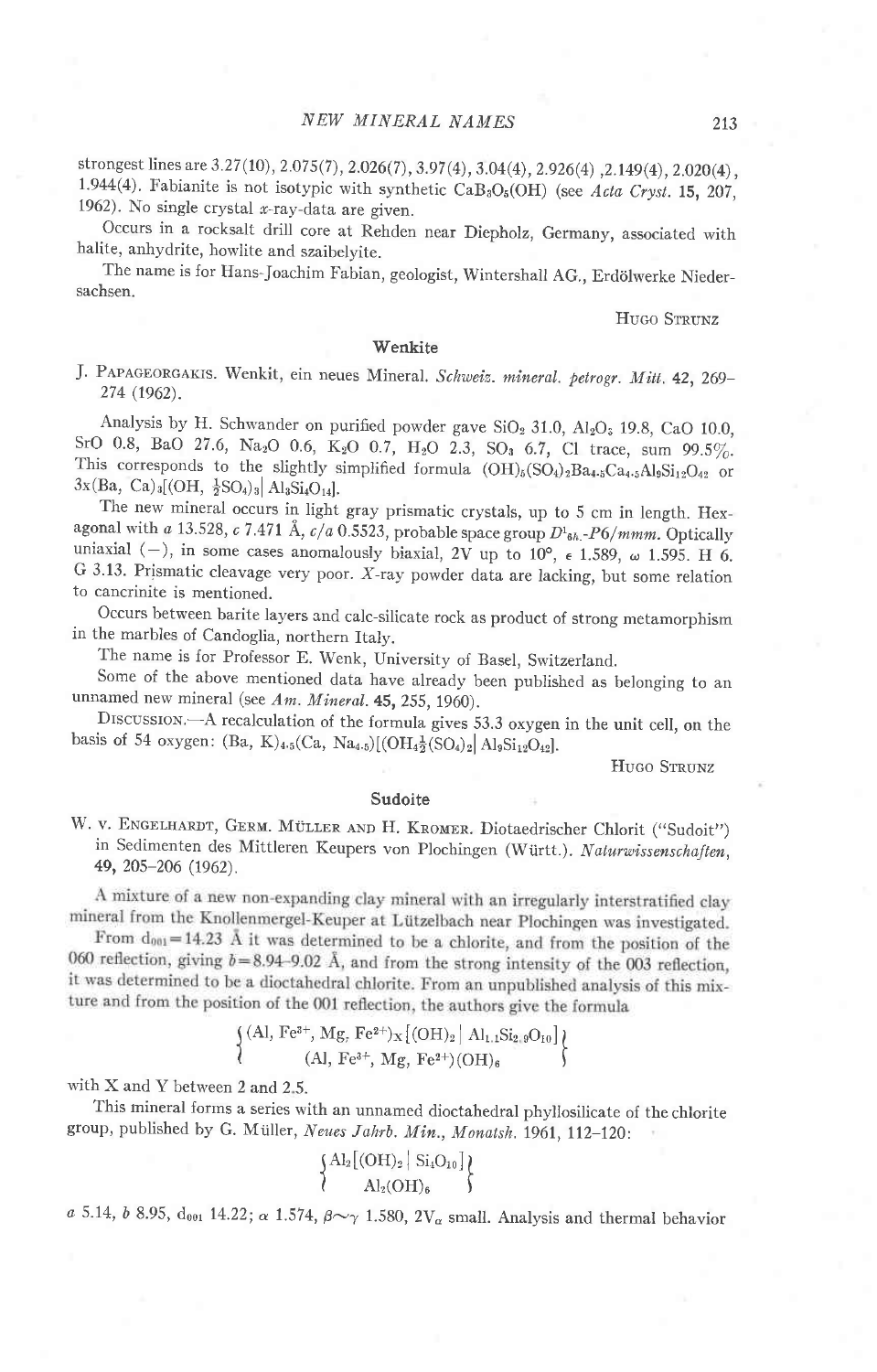were published. Formed by hydrothermal alteration of a Permian quarzporphyrytuff of the Kesselberg area near Triberg in the Black Forest.

G. Miiller (1962) proposes "sudoite" as a name for this dioctahedral series of phyllosilicates, as chlorite is the name of the analogous trioctahedral series. Both series are the sudoite-chlorite group.

Named in honor of Prof. T. Sudo, Tokyo.

DISCUSSION.--Brydon (1961) has published results on a similar mineral from alberni soils in Canada and S. Caillere (1962) from bauxites in France. A further publication of G. Müller is announced.

HUGO STRUNZ

# Hydrohalloysite

J. Ernétyr. Hydrohalloysit (Hydroendellit ?j), ein neues Mineral der Halloysitgruppe aus dem Mátra-Gebirge (Ungarn) und von Baia Mare (Nagybánya) Chemie Erde 21, 321-343 (1962) (in Roumanian).

A specimen from Baia Mare (Nagybánya), collected by M. Palfy in 1913, is a porcelainlike white material with conchoidal fracture. H 1.5, G 2.35,  $n$  1.537. Analysis: SiO<sub>2</sub> 42.16,  $Al_2O_3$  36.86, Fe<sub>2</sub>O<sub>3</sub> 0.09, CaO 0.15, H<sub>2</sub>O 6.03 (up to 150°), 0.04 (150-200°), 0.81 (200-300°), 12.94 (300-700°), 0.67 (700-1000° C.), P<sub>2</sub>O<sub>5</sub> 0.24, sum 99.99%. The water up to 300°  $(6.88\%)$  is regarded as adsorption and interlayer water, between 300-700° as OH in octahedral coordination, above 700° (0.67%) as OH in tetrahedral coordination, corresponding to the formula  $\text{Al}_{3.904}\text{Fe}^{3+}_{0.006}[\text{(OH)}_{8}]\text{Al}_{0.108}\text{Si}_{3.892}\text{O}_{9.628}(\text{OH})_{0.372}]\cdot2\text{H}_{2}\text{O}.$ 

From powder diagrams  $a$  5.136,  $b$  8.904,  $c$  9.758 Å,  $\beta$  92°18', Z=1; d values are given. G calc. 1.9.

The specimen from Mátraháza, Mátra mountains, recently collected by Gy. Varga, from a fissure in andesite, is a yellowish-green collomorphic mass. H  $1-1.5$ , G 2.30, n 1.547. SiO<sub>2</sub> 42.34, TiO<sub>2</sub> 0.03, Al<sub>2</sub>O<sub>3</sub> 34.49, Fe<sub>2</sub>O<sub>3</sub> 1.55, FeO 0.15, CaO 0.21, H<sub>2</sub>O 8.11 (up to 150°), 12.81 (150-700°), 0.54 (700-1000° C.), P<sub>2</sub>O<sub>5</sub> 0.04, sum 100.27%. Formula  $(Al_{3.770}Fe^{3+_{0.110}Fe^{2+_{0.012}Ca_{0.018}}[(OH)_8|Al_{0.036}Si_{3.964}O_{9.660}(OH)_{0.340}]\cdot 2H_2O.$ 

DISCUSSION.-In most silicates, for instance in unaltered olivine, there is always some (O, OH) substitution, even greater than in these halloysite specimens, and no new names are necessary (see  $Am.$  Mineral. 44, 1328, 1959).

HUGO STRUNZ

#### Nordstrandite

- J. R. D. WALL, E. B. WOLFENDEN, E. H. BEARD AND T. DEAMS, Nordstrandite in soil from West Sarawak, Borneo. Nature, 196 (4851), 264-265 (1962).
- J. C. HATHAWAY AND S. O. SCHLANGER, Nordstrandite from Guam. Nature, 196 (4851), 265-266 (1962).

These two papers report occurrences of nordstrandite,  $Al_2O_8 \cdot 3H_2O$ , first synthesized by R. A. van Nordstrand et al., Nature, 177, 713 (1956) and named by Papee et al., Bull. soc. chim. France, 1958, p. 1301. Analyses: Sarawak (P. J. Moore, analyst), material containing a little goethite and quartz,  $Al_2O_3$  60.0,  $Fe_2O_3$  4.35,  $H_2O$  32.7, CaO 0.66, MgO 0.44, SiO<sub>2</sub> 1.24, total 99.39%; Guam; (A. Sherwood, analyst) Al<sub>2</sub>O<sub>3</sub> 63.97, Fe<sub>2</sub>O<sub>3</sub> 0.25,  $H_2O^-$  1.59,  $H_2O^+$  29.05, total 99.00%. Loss on ignition 31.92%. The mineral is optically biaxial (+); Sarawak,  $\alpha$  1.580,  $\beta$  1.581 (calc.),  $\gamma$  1.613, 2V 18°, Z: $c=32^{\circ}$ ; Guam,  $\alpha$  1.580,  $\beta$  1.580,  $\gamma$  1.596 (all  $\pm$ 0.004), 2V low. H 3 (Guam). G 2.43 (Sarawak), 2.436 (Guam). Cleavage basal, perfect (Sarawak). Colorless to coral-pink and reddish-brown (due to goethite). Forms thick tabular crystals (<10 to 75 microns, and up to 250 microns), which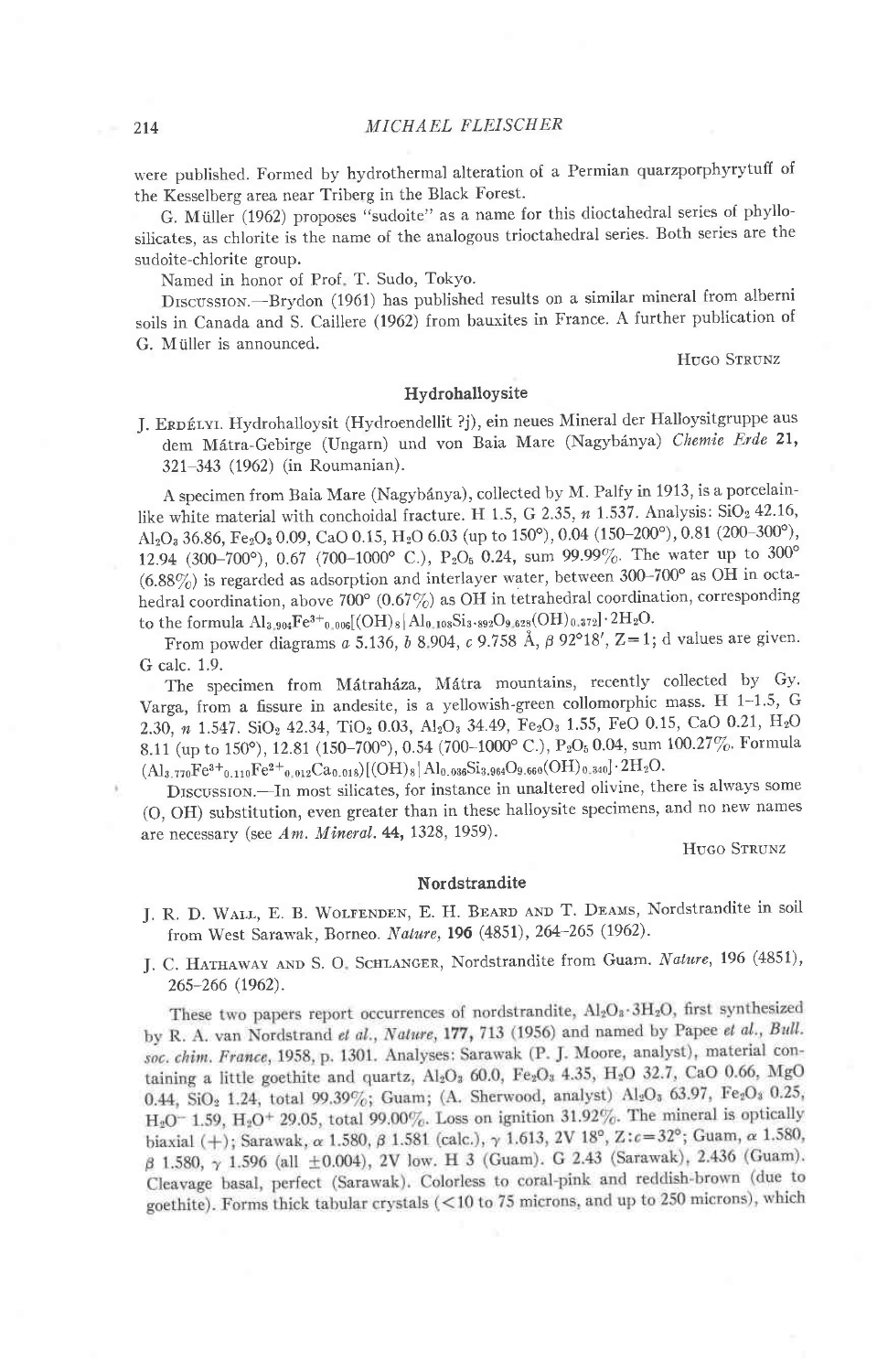lie on the basal plane and are rhombic in plan, with angles near  $60^{\circ}$  and  $120^{\circ}$  (Sarawak). Also in aggregates up to 1 mm (Sarawak), 0.4 mm (Guam).

X-ray powder data agree closely for Sarawak (S), Guam (G), and synthetic material. The strongest lines are for (S) and (G), resp.:  $4.78$  (vs),  $4.789$  (100);  $2.261$  (s),  $2.263$  (15); 4.33 (s), 4.322 (12); 4.206 (s), 4.207 (10); 4.153 (s), 4.156 (7); 2.392 (s), 2.392 (9); 2.016 (s), 2.016 (8);1899 (s),1.901 (8);1.779 (ms),1781 (5);1440 (ms),1.4395 (5).

The material was found in soil from the edge of sinkhole in a limestone cliff at Gunony Kapor near Bau, western Sarawak. The origin is uncertain; it may have been formed by weathering of dacitic rock. In Guam it occurs in secondary solution cavities in limestone, mainly in the basal part near the contact with deeply weathered basalt flows.

## Mackinawite

H. T. Evans, Jr., R. A. BERNER AND CHARLES MILTON, Valleriite and mackinawite (abs.). Geol. Soc. Am., Program 1962 Meeting, p.47A.

A mineral very similar to valleriite in physical properties but containing no copper has been identified from the Mackinaw Mine, Snohomish County, Washington. It is tetragonal, space group  $P4/nmm$ , a 3.68, c 5.03 Å, containing 2FeS. It is probable that much of the valleriite reported in the literature is mackinawite Valleriite is rhombohedral, space group R 3 or R 3m, a 3.80, c 34.3 Å, formula close to CaFeS<sub>2</sub>.

The name is for the mine.

DISCUSSION.-The data given are inadequate to characterize a new species.

## Djurleite

EUGENE H. ROSEBOOM, Jr., Djurleite, Cu<sub>1.96</sub>S, a new mineral. Am. Mineral. 47, 1181 1184 (1962).

NOBUO MORIMOTO, Djurleite, a new copper sulphide mineral. *Mineral. Jour.* (*Japan*),  $3$ , 338-3M (1962).

These papers describe the same mineral, shown by x-ray study to be identical with Djurle's synthetic Cu<sub>1.96</sub>S-III. Additional data given by Morimoto are G 5.63. Probably orthorhombic. An analysis of material containing digenite gave Cu<sub>1.91</sub> Fe<sub>0.01</sub>S. Additional localities are Ani Mine, Akita Pref., Japan; Osarizawa Mine, Japan; Rendaije Mine and Nakauri Mine, Shizuoka, Japan.

#### **Westgrenite**

OLEG VON KNORRING AND MARY E. MROSE, Westgrenite and waylandite, two new bismuth minerals from Uganda. Geol. Soc. Am. (abs.), Program 1962 Meeting, p. 156A-157A.

Analysis of pink material gave Ta<sub>2</sub>O<sub>5</sub> 45.49; Nb<sub>2</sub>O<sub>5</sub> 5.65, Bi<sub>2</sub>O<sub>3</sub> 40.40, CaO 1.46, SrO 0.92, Na<sub>2</sub>O 0.08, K<sub>2</sub>O 0.09, Al<sub>2</sub>O<sub>3</sub> 0.80, FeO+MnO 0.22, Li<sub>2</sub>O 0.25, SiO<sub>2</sub> 0.36, H<sub>2</sub>O<sup>+</sup> 4.16,  $H_2O^-$  0.04, sum 99.92 $\%$ , corresponding to (Bi, Ca)(Ta, Nb)<sub>2</sub>O<sub>6</sub>(OH). X-ray study shows it to be cubic,  $a \ 10.485 \pm 0.001$  Å, Z=8, isostructural with the pyrochlore group. The strongest x-ray lines are  $3.03<sub>0</sub>$  (100), 6.06 (71), 3.16 (50), 2.620 (35), 1.855 (35), in excellent agreement with synthetic  $BiTa_2O_6F$ .

The mineral occurs as yellow, pink, or brown veinlets, formed by replacement of bismutotantaiite during late hydrothermal crystallization of the lithium pegmatite at Wampewo Hill, Busiro County of Buganda, Uganada. It has dull resinous luster, uneven fracture, H 5, G approx. 6.5 meas., 6.83 calc. Isotropic, with  $n>2.00$ . Infusible and insoluble in acids.

The name is for Professor Arne Westgren of Sweden, who synthesized BiTa<sub>2</sub>O<sub>6</sub>F.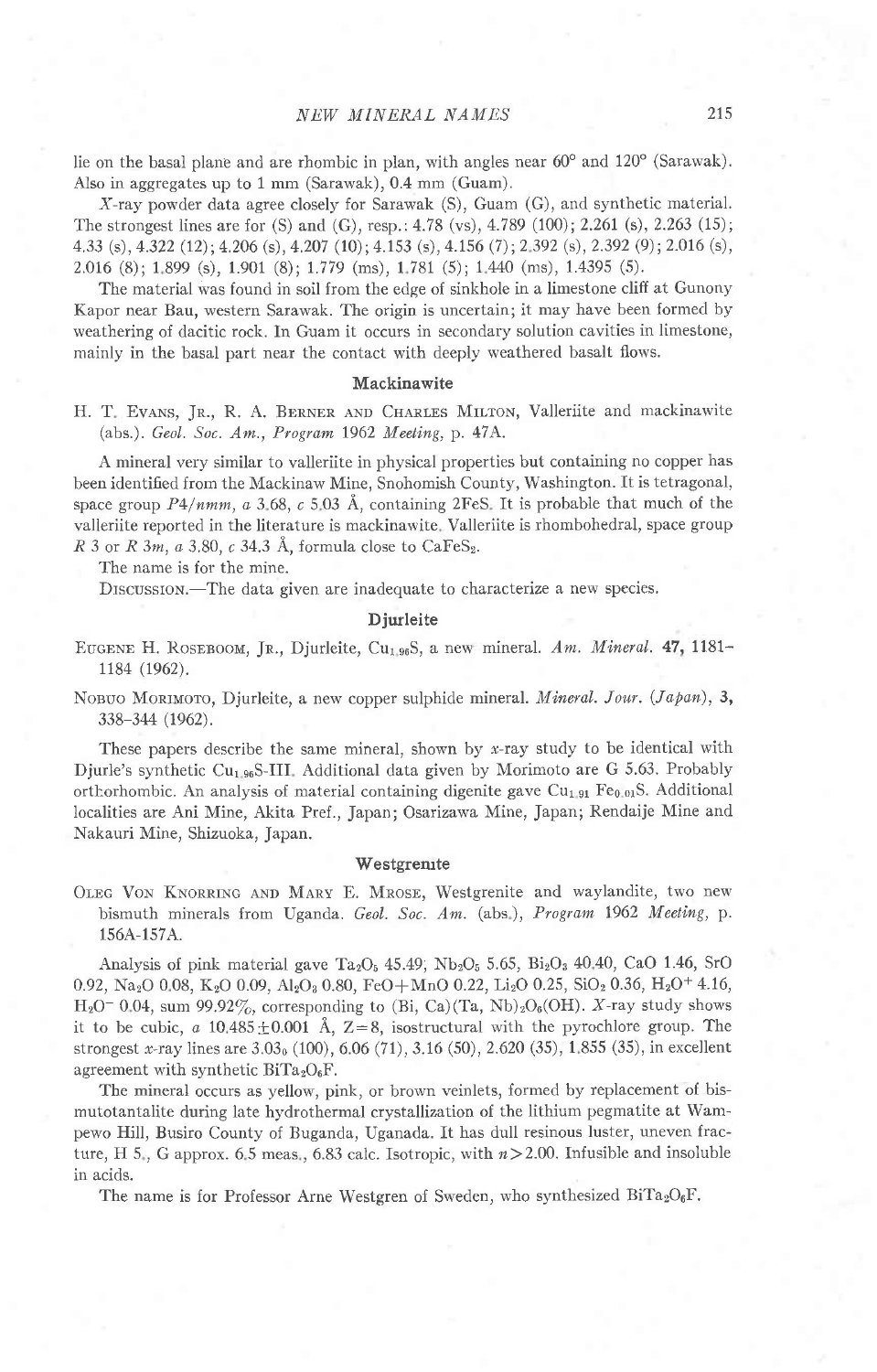DISCUSSION.—The name was approved before publication by the Commission on New Minerals and Mineral Names, I.M.A.

# Waylandite

OLEG VON KNORRING AND MARY E. MROSE, Westgrenite and waylandite, two new bismuth minerals from Uganda (abs.). Geol. Soc. Am. Program 1962 Meeting, p. 156A-157A.

Analysis gave  $P_2O_5$  22.15, SiO<sub>2</sub> 4.68, Al<sub>2</sub>O<sub>3</sub> 29.27, Bi<sub>2</sub>O<sub>3</sub> 28.28, CaO 2.93, H<sub>2</sub>O+ 12.34, H<sub>2</sub>O<sup>-</sup> 0.55, total 100.20%, corresponding to (Bi, Ca)Al<sub>3</sub>[(PO<sub>4</sub>, SiO<sub>4</sub>)]<sub>2</sub> (OH)<sub>6</sub>. X-ray study shows it to be rhombohedral, R  $\overline{3}$  m, a 6.9649  $\pm$ 0.0008, c 16.256  $\pm$ 0.001 Å, Z=3, isostructural with the plumbogummite group. The strongest x-ray lines are  $2.93$  (100),  $5.66$  (71),  $3.48<sub>3</sub>$  (50),  $1.885$  (40),  $2.16<sub>8</sub>$  (35).

Waylandite is white, compact, fine grained, luster vitreous to dull, fracture uneven, H 4-5, G 3.86 (calc.). Optically uniaxial  $(-)$ , ns not determinable. It occurs as veinlets and marginal crusts as a replacement of bismutotantalite in the lithium pegmatite at Wampewo Hill, Busiro County of Buganda, Uganda.

The name is for E. J. Wayland, first director of the Uganda Geological Survey.

DISCUSSION.—The name was approved before publication by the Commission on New Minerals and Mineral Names, I.M A.

# NEW DATA

#### **Ixiolite**

E. H. NICKEL AND J. F. ROWLAND, Ixiolite redefined: a tantalite substructure. Geol. Soc. Am., Program 1962 Meeting (abs.), p. 111A-112A.

Ixiolite, first described in 1857, has generally been considered to be tapiolite. X-ray study of material from the type locality, Skogböle, Finland, shows it to be orthorhombic,  $a$  5.163,  $b$  5.738,  $c$  4.747 Å, space group P nab, G 7.14, unit cell content (Ta, Nb, Sn, Mn, Fe)<sub>4</sub>  $O_8$ . The unit cell is similar to that of tantalite, but with c one-third as large, and the cations are disordered, whereas in tantalite they are ordered in A (Fe, Mn) and B (Ta, Nb) positions.

## Melanophlogite

B. J. SKINNER AND D. E. APPLEMAN, Melanophlogite, a cubic polymorph of silica (abs.). Geol. Soc. Am., Program 1962 Meeling, p. 145A.

Melanophlogite, previously thought to be a pseudomorph of quartz, containing S, after cristobalite or fluorite, is found to be a new form of  $SiO_2$ , cubic, space group P  $4<sub>2</sub>$  32, a  $13.402\pm0.004$  Å, G 2.05; the unit cell contains approximately 48 SiO<sub>2</sub>. Infra-red study shows that the S, C and H reported are present as  $H_2S$ ,  $CO_2$ ,  $H_2O$  and hydrocarbons trapped in vacuoles. When the material is heated to 800°, the hydrocarbons decompose to give black amorphous carbon; the G and  $a$  are unchanged, but the  $n$  changes from 1.467 to  $1.425 \pm 0.003$ .

## Heterogenite

M. H. HEY. Cobaltic hydroxide in nature. *Mineral. Mag.*, 33, 253-259 (1962).

Heterogenite, which has about 60 years' priority over "stainierite", has been restudied. New analyses confirm the fact that the cobalt is present as  $Co<sup>3+</sup>$  as reported in the original description of Frenzel in 1872. The formula is given as  $CoO·OH$ , not  $Co(OH)_2$  as stated by Orcel et al. (see Am. Mineral.  $43, 1223-4, 1958$ ).

X-ray powder data (20 lines,  $Co-K\alpha$  radiation) are indexed according to the unit cell of